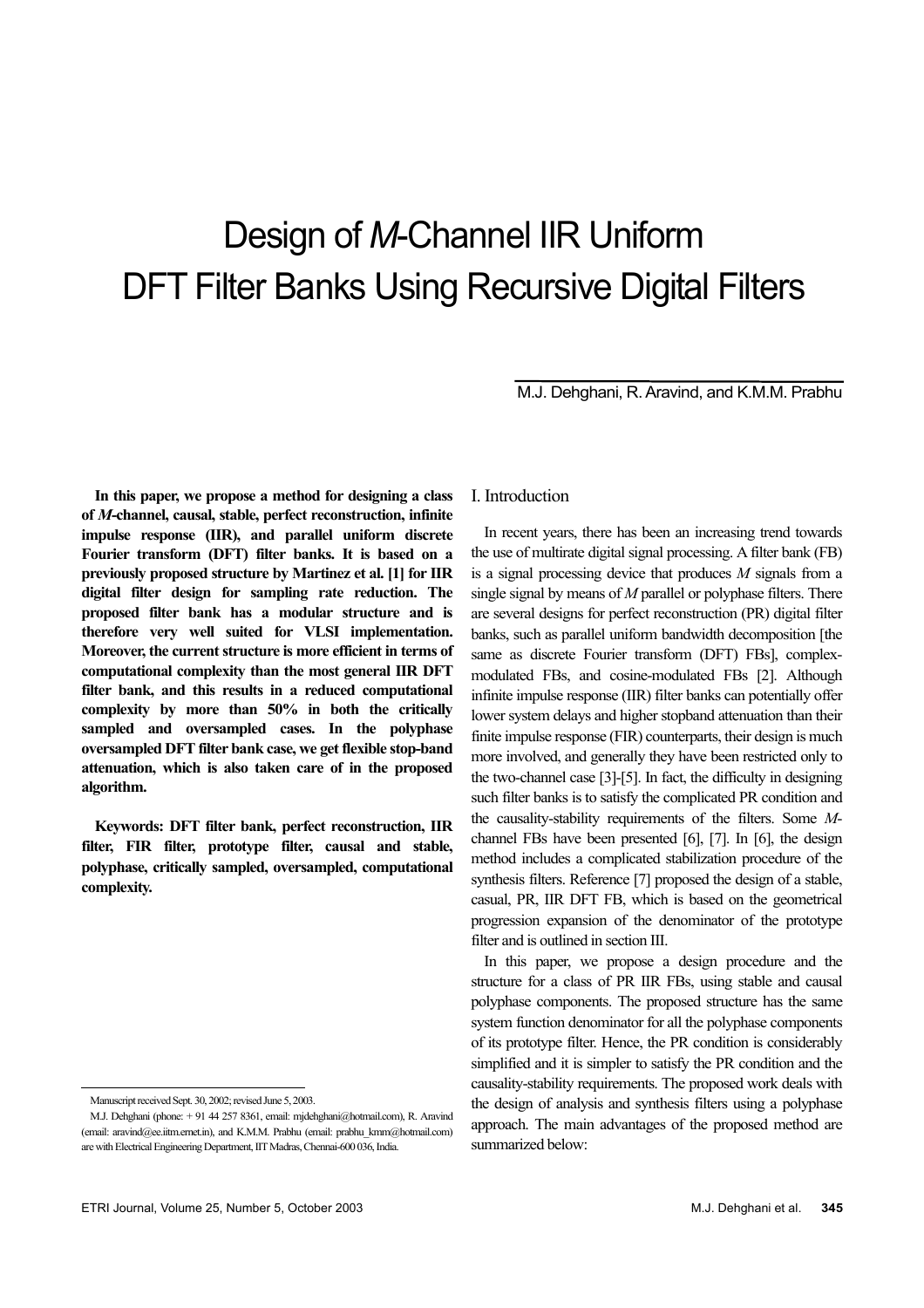• These filter banks satisfy both the PR and causalitystability conditions.

• The technique can be used to design filter banks for an arbitrary number of channels *M*, which is a multiple of the decimator/expander factor *D*.

• The analysis and synthesis filters are obtained easily from the prototype filter and can be efficiently implemented, since they have modular structures and are highly parallel. Therefore, they are good candidates for VLSI implementation and suitable for high-bandwidth, complex parallel signal processing.

Section II of the paper details considerations on stability, causality, and PR conditions. Section III gives a general design method with arbitrary frequency specifications for the prototype filter. By allowing the number of polyphase components of the prototype filter to be either a multiple of the decimator/expander factor *D* or equal to the decimator/ expander factor *D* itself, we have two different structures, namely, the oversampled and the critically sampled filter bank structures. In the same section, we investigate the numerical stability of the proposed technique and also present the realizations of the parallel structures for the critically sampled and oversampled DFT FB. Section IV gives several examples, which are helpful in understanding the proposed method. Finally, section V summarizes the results.

# II. Uniform DFT Filter Bank Analysis and PR **Conditions**

One important class of filter banks is the uniform filter bank, where the input signal is split into equal-width subbands (Fig. 1). In the uniform DFT FB case, the analysis  $H_i(z)$  and the synthesis filters  $G_i(z)$  are all frequency-translated versions of a prototype lowpass filter [2]. Thus,

$$
H_i(z) = H_0(z \, e^{-j2\pi i/M}) \quad \text{and} \tag{1a}
$$

$$
G_i(z) = G_0(z \, e^{-j2\pi i/M}), \, i = 0, 1, \dots, M-1. \tag{1b}
$$

Due to non-ideal filters, distortions such as aliasing, imaging, amplitude, and phase are introduced. However, with the proper choice of the prototype filter, the analysis-synthesis system can be free from all these distortions. Such a system satisfies the relation  $y(n) = c x(n - n_0)$  for any input  $x(n)$ , and it is said to be a PR system. Using the polyphase decomposition, we can express the analysis and the synthesis filter banks of Fig. 1 [2] as:

$$
H_{i}(z) = \sum_{l=0}^{M-1} z^{-l} E_{il}(z^{M}) \text{ and } (2a)
$$



Fig. 1. *M*-channel maximally decimated filter bank.

$$
G_i(z) = \sum_{i=0}^{M-1} z^{-(M-1-i)} R_{ii}(z^M), i = 0, 1, ..., M-1, (2b)
$$

where  $E_{il}(z^M)$  and  $R_{il}(z^M)$  are the polyphase elements of  $H_i(z)$  and  $G_i(z)$ , type I and type II, respectively. It is shown in [2] that the system is PR, in general, if and only if

$$
\boldsymbol{R}(z)\boldsymbol{E}(z) = cz^{-m_0} \begin{bmatrix} \boldsymbol{0} & \mathbf{I}_{M-r} \\ z^{-1} \mathbf{I}_r & \boldsymbol{0} \end{bmatrix},
$$
(3)

where  $\boldsymbol{E}(z) = [E_{ij}(z)]$  and  $\boldsymbol{R}(z) = [R_{ij}(z)]$  are the polyphase matrices, *<sup>r</sup>* is an  $r \times r$  identity matrix,  $0 \le r \le M - 1$ ,  $m_0$  is an integer and *c* is a nonzero constant. Under this constraint, the reconstructed signal is  $y(n) = c x(n - n_0)$ , where  $n_0 = Mm_0 + r + M - 1$ . In the uniform DFT FB case, the polyphase matrices have, as derived in [2], [7], the following expressions:

$$
E(z) = W * \begin{bmatrix} E_0(z) & 0 & \Lambda & 0 \\ 0 & E_1(z) & \Lambda & 0 \\ M & M & . & M \\ 0 & 0 & \Lambda & E_{M-1}(z) \end{bmatrix}
$$
 and  

$$
R(z) = \begin{bmatrix} R_0(z) & 0 & \Lambda & 0 \\ 0 & R_1(z) & \Lambda & 0 \\ M & M & . & M \\ 0 & 0 & \Lambda & R_{M-1}(z) \end{bmatrix} W,
$$
 (4)

where *W* is the  $M \times M$  DFT matrix with  $(i, l)$  elements given by  $e^{-j2\pi i l/M}/\sqrt{M}$  (*W*\* is the complex conjugate of *W*). Here,  $E_k(z)$  and  $R_k(z)$  are the polyphase components of the analysis and the synthesis prototype filters, respectively, and consequently the prototype filters have the following expressions:

$$
H_0(z) = \sum_{k=0}^{M-1} z^{-k} E_k(z^M) \text{ and } G_0(z) = \sum_{k=0}^{M-1} z^{-(M-1-k)} R_k(z^M).
$$
\n(5)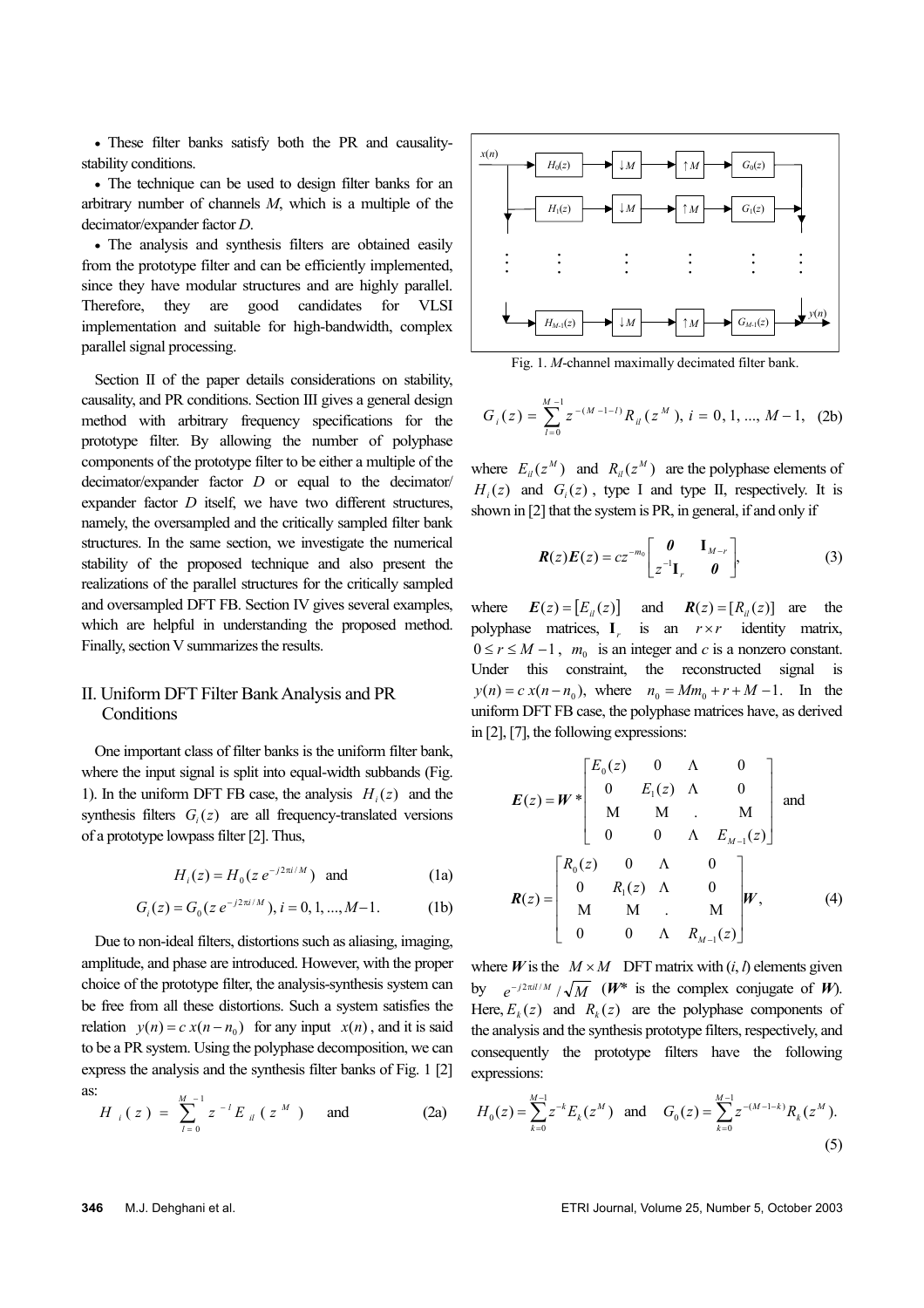For simplicity, we consider the PR condition with  $r = 0$ ,  $m_0 = 0$  and  $c = 1$ . By substituting (4) in (3), and noting that  $WW^* = I_M$ , we get [7]:

$$
\boldsymbol{R}(z)\boldsymbol{E}(z) = \begin{bmatrix} R_0(z) & 0 & \Lambda & 0 \\ 0 & R_1(z) & \Lambda & 0 \\ M & M & . & M \\ 0 & 0 & \Lambda & R_{M-1}(z) \end{bmatrix}
$$

$$
\cdot \begin{bmatrix} E_o(z) & 0 & \Lambda & 0 \\ 0 & E_1(z) & \Lambda & 0 \\ M & M & . & M \\ 0 & 0 & \Lambda & E_{M-1}(z) \end{bmatrix} = \mathbf{I}_M.
$$
(6)

Hence, a sufficient condition for PR is  $E_k(z) = 1/R_k(z)$ , for  $k = 0, 1, \ldots, M - 1$ . If the prototype analysis filter  $H_0(z)$  is causal and stable, then the components  $E_k(z)$  are also causal and stable [2]. In the synthesis part, the resulting components  $R_k(z)$  are also causal, but their stability requires that  $E_k(z)$ be a minimum phase for all  $k$ , i.e., all the zeros of  $E_k(z)$  are strictly inside the unit circle. Therefore, a straightforward method to design a PR DFT FB is the design of a causal and stable prototype filter (FIR or IIR)  $H_0(z)$ . In the case of IIR, the only condition for this FB to be stable is that all  $E_k(z)$  is must be minimum phase. The main reason for the difficulty in designing a stable PR IIR FB is that there is no simple relationship between the prototype filter and the zeros of its polyphase components. In [7], a design method for an IIR DFT FB having a prototype filter with minimum phase polyphase components was investigated and is summarized in the next section. Figure 2(a) shows the structure of the DFT FB, and we note that the outputs of the inverse discrete Fourier transform (IDFT) operation of Fig. 2(a) are identical to the signals in the corresponding arm of Fig. 1 (after the decimator).

In the above discussion, the filter bank has a maximally decimated or critically sampled structure. Critically sampled refers to the fact that the number of fullband samples per second equals the total number of subband samples per second. In this case, one must carefully control the aliasing in the subband signals through a proper design of the analysis and synthesis filters. We next generalize the FB structure to the oversampled polyphase case, where the decimator/expander factor *D* is an integer sub-multiple of the number of channels *M*, i.e.,  $M = ID$ . We refer to *I* as the oversampling ratio, since it determines the amount of oversampling from the theoretical minimum rate (if  $I = 1$ , the FB is critically sampled and if  $I = 2$ , it is oversampled by a factor of two [8]). The general structure shown in Fig.1 becomes an *M*-channel oversampled FB if we use decimator/expander *D* instead of *M* in each channel. Figure

2(b) shows an oversampled DFT FB with the polyphase components  $\hat{E}_k(z)$  and  $\hat{R}_k(z)$  in the place of  $E_k(z)$  and  $R_k(z)$ . In Appendix A, we have derived a *z*-domain formulation of the oversampled polyphase decomposition. Based on Appendix A, the system functions  $H_0(z)$  and  $G_0(z)$  of the prototype analysis and synthesis filters in terms of  $\hat{E}_k(z)$  and  $\hat{R}_k(z)$ , respectively, are:

$$
H_0(z) = \sum_{k=0}^{M-1} z^{-k} \hat{E}_k(z^D) \text{ and } (7a)
$$

$$
G_0(z) = \sum_{k=0}^{M-1} z^{-(M-1-k)} \hat{R}_k(z^D).
$$
 (7b)



Fig. 2. *M*-channel DFT filter bank: (a) critically sampled case, (b) oversampled case.

In [8], a time domain approach was used to obtain an oversampled polyphase filter. As we show in the next section, the condition  $\hat{E}_k(z)\hat{R}_k(z) = 1$  is sufficient to guarantee PR. The other analysis filters  $H_i(z)$  and the synthesis filters  $G_i(z)$  are related to the prototype filters as in (1a) and (1b), respectively.

#### III. *M*-Channel PR IIR Filter Bank

The proposed filter bank is based on a structure presented in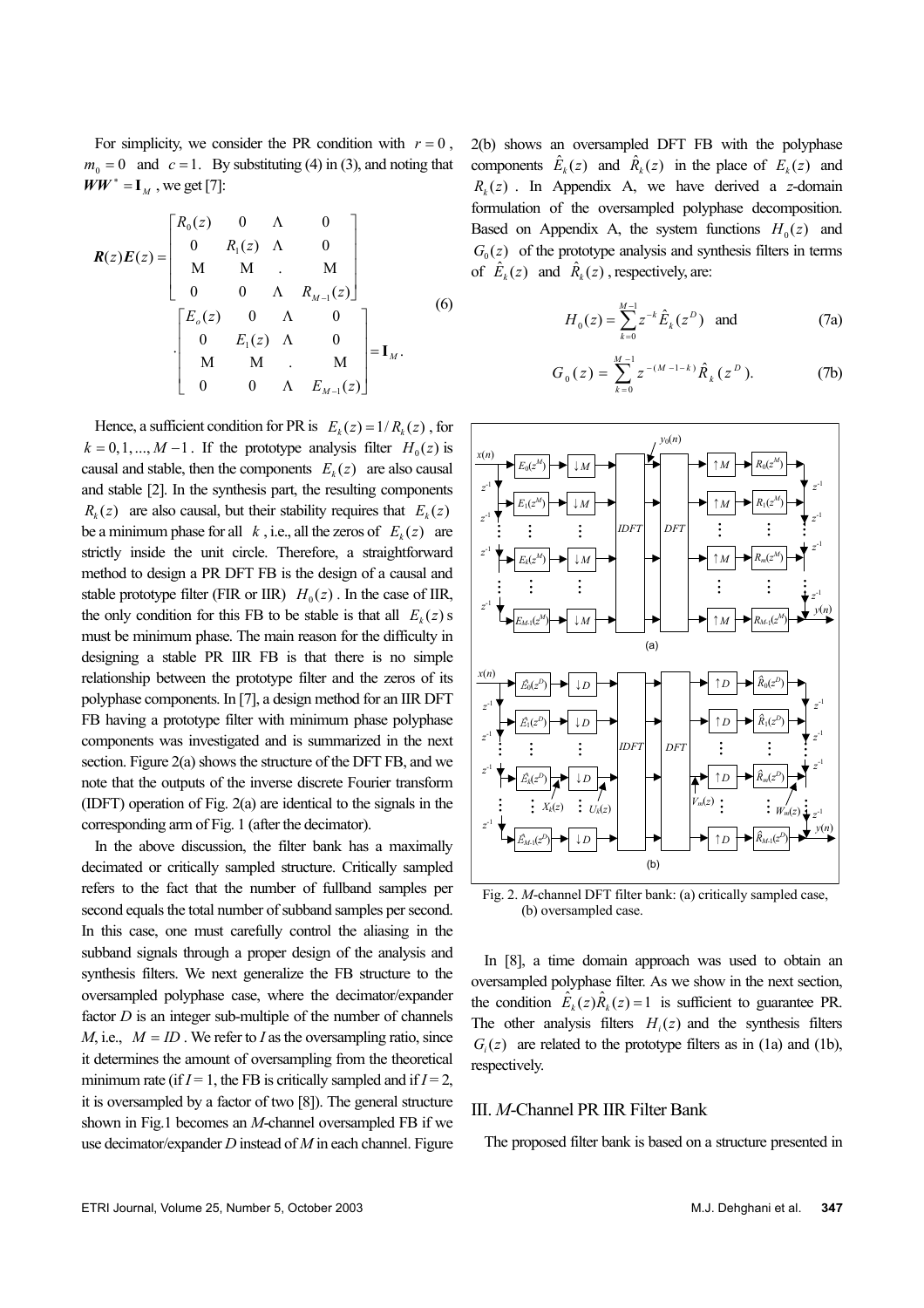[1] for IIR filters with  $z^D$  in the denominator of the system function for some integer  $D > 1$ , whose zeros are located on the unit circle, and whose frequency responses have equiripple behavior in the passband and stopband. These system functions are of the form:

$$
H_0(z) = \frac{\sum_{k=0}^{M-1} a_k z^{-k}}{1 + \sum_{l=1}^{N} b_l z^{-l}}
$$
 (8)

We observe that such a  $H_0(z)$  is suitable for the prototype lowpass filter system function of (7a). From (7a) and (8), we define

$$
\hat{E}(z) = \frac{1}{1 + \sum_{l=1}^{N} b_l z^{-l}} \text{ and}
$$
\n
$$
\hat{E}_k(z) = a_k \hat{E}(z), k = 0, 1, ..., M-1.
$$
\n(9)

All the polyphase elements  $\hat{E}_k(z)$  are thus scaled versions of the same all-pole filter as shown in (9). Hence, the corresponding synthesis polyphase elements  $\hat{R}_k(z)$  will be FIR filters with

$$
\hat{R}_k(z) = \frac{1}{\hat{E}_k(z)} = \frac{1}{a_k} \left( 1 + \sum_{l=1}^N b_l z^{-l} \right), k = 0, 1, ..., M - 1. \tag{10}
$$

Since all the poles of  $H_0(z)$  are inside the unit circle (causal and stable), the polyphase elements  $\hat{E}_k(z)$  are also causal and stable. Therefore, based on the recursive filter design method given in [1], we can design an IIR DFT FB with stable and causal polyphase elements by designing a stable, causal filter consistent with the transfer function (8) as the prototype analysis filter  $H_0(z)$  satisfying a given set of specifications.

We now prove the PR property for the filter bank with analysis and synthesis filters as in (7a) and (7b). The signal  $X_k(z)$  in the *k*-th branch shown in Fig. 2(b) is related to the input signal  $X(z)$  as

$$
X_k(z) = z^{-k} X(z) \hat{E}_k(z^D), \quad k = 0, 1, ..., M - 1 \tag{11}
$$

and the output of the decimator *D* in the same branch is

$$
U_k(z) = \frac{1}{D} \sum_{l=0}^{D-1} X_k(z^{1/D} e^{-j2\pi l/D})
$$
  
= 
$$
\sum_{l=0}^{D-1} z^{-k/D} e^{j2\pi l k/D} X(z^{1/D} e^{-j2\pi l/D}) \hat{E}_k(z),
$$
 (12)  

$$
k = 0,1,...,M-1.
$$

The signal  $V_m(z)$  in the *m*-th branch, after the IDFT and DFT shown in Fig. 2(b), is given by

$$
V_m(z) = \frac{1}{D} E_m(z) z^{-m/D} \sum_{l=0}^{D-1} e^{j2\pi m l/D} X(z^{1/D} e^{-j2\pi l/D}),
$$
  
\n
$$
m = 0,1,..., M-1.
$$
\n(13)

After up sampling by *D*, the output signal of  $\hat{R}_m(z^D)$  is

$$
W_m(z) = \frac{1}{D} \hat{E}_m(z^D) \hat{R}_m(z^D) z^{-m} \sum_{l=0}^{D-1} e^{j2\pi m l/D} X(ze^{-j2\pi l/D}),
$$
  
\n
$$
m = 0, 1, ..., M-1.
$$
\n(14)

The final output is

$$
Y(z) = \sum_{m=0}^{M-1} z^{-(M-1-m)} W_m(z) = \frac{1}{D} \sum_{m=0}^{M-1} \hat{R}_m(z^D) \hat{E}_m(z^D) z^{-m} z^{-(M-1-m)}
$$
  
 
$$
\times \sum_{l=0}^{D-1} e^{j2\pi m l/D} X(ze^{-j2\pi l/D}).
$$
 (15)

We now apply the PR condition  $\hat{E}_m(z)\hat{R}_m(z) = 1$ , for  $m = 0, 1, \ldots, M - 1$ . Changing the summation order, we get

$$
Y(z) = \frac{z^{-(M-1)}}{D} \sum_{l=0}^{D-1} X(ze^{-j2\pi l/D}) \sum_{m=0}^{M-1} e^{j2\pi l m/D}.
$$
 (16)

Since  $\sum_{m=1}^{M-1} e^{-j2\pi m l/D} = \frac{1 - e^{-j2\pi l M/D}}{1 - e^{-j2\pi l/D}}$ *m Dlmj e*  $e^{-j2\pi m l/D} = \frac{1-e^{-j2\pi l/M}}{1-e^{-j2\pi l/D}}$ 1  $1 - e^{-j2\pi l M / l}$ 0  $2\pi$  m l/ 1 1  $-j2\pi$  $1 - e^{-j2\pi}$ =  $-j2\pi$ −  $\sum_{n=0}^{M-1} e^{-j2\pi n I/D} = \frac{1 - e^{-j2\pi I/D}}{1 - e^{-j2\pi I/D}}$ , this expression is

nonzero for  $l = 1, ..., D-1$ , unless *M* is a multiple of *D*. When  $M = I D$ , this expression is equal to zero for  $l \neq 0$  and M for  $l = 0$ . Hence, the resulting output is

$$
Y(z) = \frac{M}{D} z^{-(M-1)} X(z) = I z^{-(M-1)} X(z).
$$
 (17)

This means  $v(n) = I x(n-M+1)$  and hence the overall structure of Fig. 2(b) with our expressions in (9) and (10) is a valid polyphase representation of a perfect reconstruction IIR DFT FB in the oversampled polyphase case, provided that  $M = ID$ .

The above reasoning is valid for any oversampled FB as long as  $M = ID$  and  $\hat{E}_k(z)\hat{R}_k(z) = 1$ . In our formulation, we not only satisfy the above requirements but also guarantee the stability of both  $\hat{E}_k(z)$  and  $\hat{R}_k(z)$ , for  $k = 0, 1, ..., M - 1$ . Since the critically sampled FB is a special case of the oversampled FB, i.e.,  $M = D$ , our techniques also can be applied to the critically sampled case.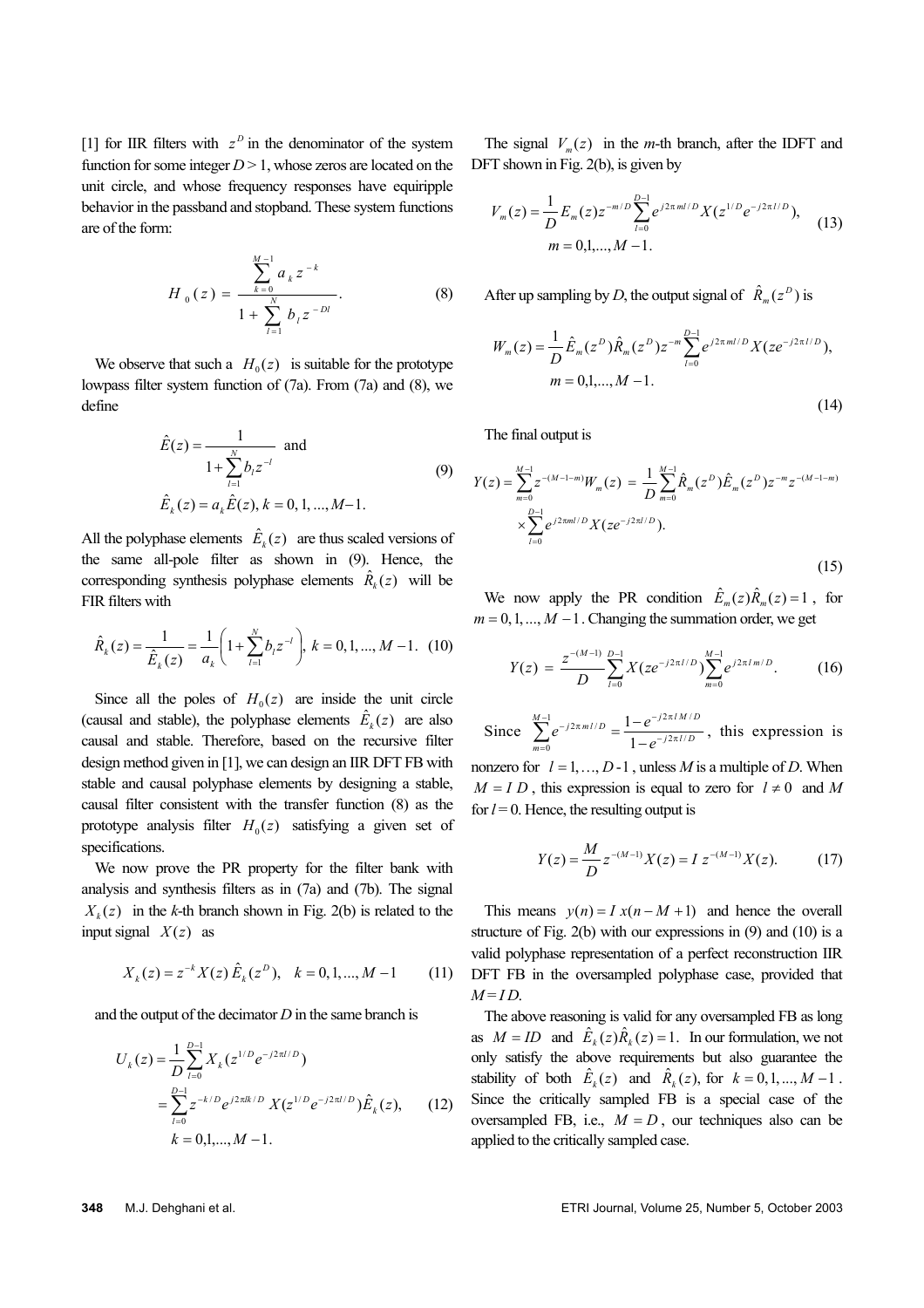In [7], a design for a stable, casual, PR, IIR DFT FB was proposed, based on the transformation of a prototype filter into a filter with only powers of  $z^D$  in the system function denominator. This is done by making the substitution

$$
\frac{1}{z - p_i} = \frac{z^{D-1} + p_i z^{D-2} + \dots + p_i^{D-1}}{z^D - p_i^D}
$$
(18)

for all the poles  $p_i$  of an arbitrary causal and stable lowpass filter. If the above substitution is applied to an elliptic filter of order *N*, both the numerator and denominator of the system function will be of degree *ND* (with the pole-zero cancellation), the denominator having the form in (8). When this filter is used as the prototype filter of a PR FB, the number of channels is equal to the product of the integers *N* and *D*, with decimator factor *D*, and the PR is achieved. Given the number of channels, this approach results in a reduced flexibility in the choice of *N*. Further, to obtain a critically sampled FB, Klouche-Djedid [7] employs a prototype denominator of the form  $1 + b_N z^{-N}$  (non-elliptic), which imposes constraints on the prototype poles. In comparison, we do not impose any condition between the number of channels *M* and the integer *N* of (8). Further, we give a common framework for both critically sampled and oversampled FBs.

## IV. Structures and Numerical Stability

The polyphase structure of Fig. 2(a) shows a FB structure in the critically sampled case. Hence, we get the *k*-th polyphase branch as depicted in Fig. 3. The decimators can be moved to the left of  $a_k E(z)$ . The resulting realization is shown in Fig. 4(a) for the critically sampled case. Using the noble identities for polyphase filters, the decimators and the expanders are brought after the all-pole filters  $E(z^M)$  and before the all-zero filters  $E(z^M)^{-1}$ . Hence, a second realization is obtained as shown in Fig. 4(b).

In [8], a DFT FB in the oversampled polyphase structure for  $M = ID$  has been described. In the same structure, it could be recognized that the decimator *D* is given by the interconnection of decimator *M* and expander *I*. In Appendix B, we have formulated a *z*-domain approach of the combination mentioned. Hence, we get the *k-*th polyphase branch as depicted in Fig. 5(a). Using the noble identities and rearranging, Fig. 5(a) can be redrawn as in Figs. 5(b), 5(c) and 5(d), respectively. The resulting FB structures in the polyphase oversampled case are shown in Fig. 6 (a). Using the noble identities, the decimators and the expanders are brought after the all-pole filters  $\hat{E}(z^D)$  and before the all-zero filters  $\hat{E}(z^D)^{-1}$ . Hence, a second structure is obtained as shown in Fig. 6(b).





Fig. 4. Realizations of the proposed stable, causal, IIR DFT FB in the critically sampled case: (a) first realization, (b) second realization.



oversampled case.

The structure shown in Figs. 5(b) and 6(b) are equivalent to placing an IIR filter with system function  $E(z^M)$  and  $\hat{E}(z^D)$ , respectively, in front of a purely FIR DFT filter bank with taps  $a_k$ . Consequently, the filter with the system functions  $E(z^M)^{-1}$  and  $\hat{E}(z^D)^{-1}$  required after the FIR DFT synthesis bank is shown in Figs. 4(b) and 6(b), respectively. An important property of the filter banks, with the prototype filter as given in (8), the polyphase components in (9)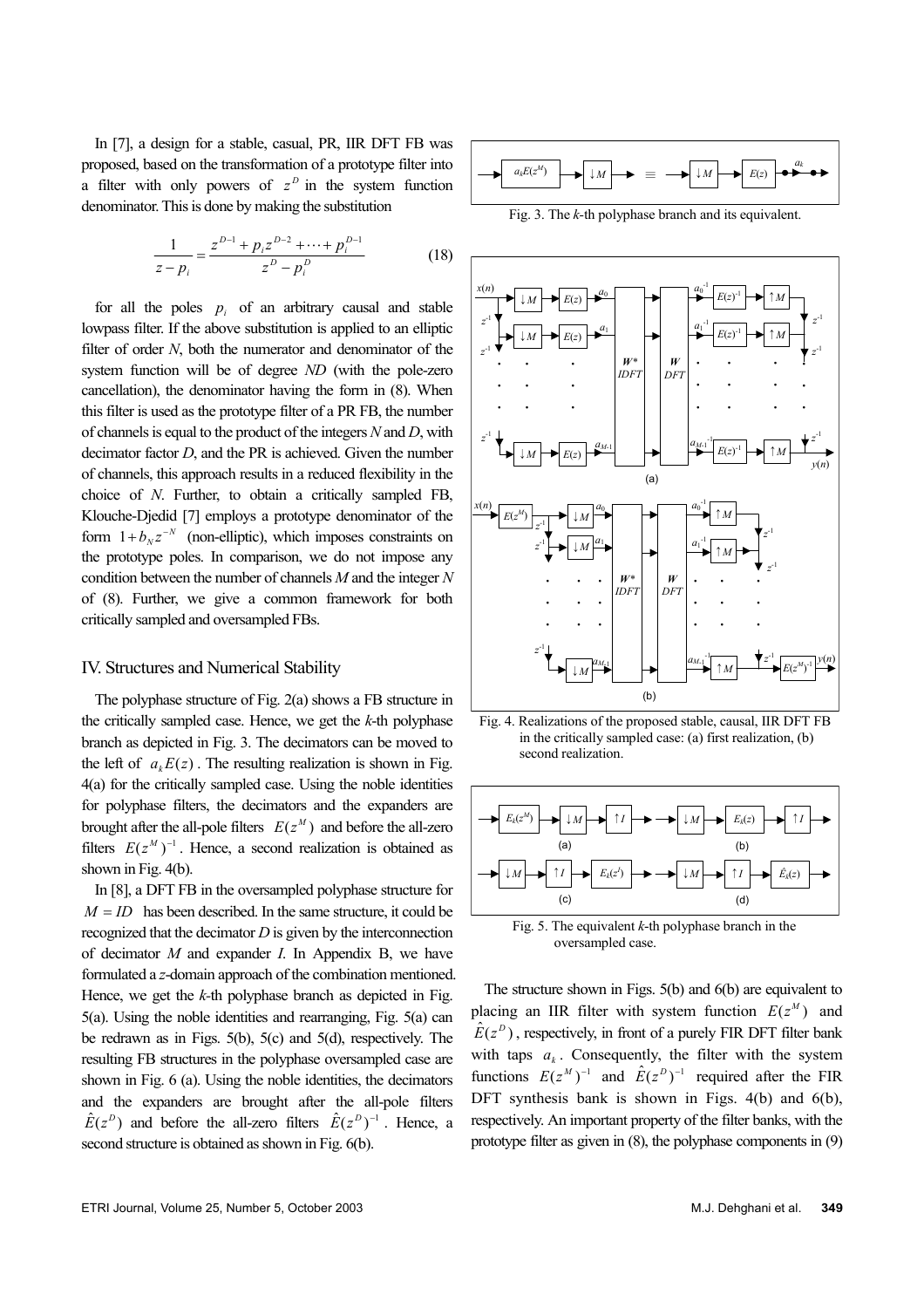

Fig. 6. Structure of the proposed stable, causal, IIR DFT FB in the oversampled case: (a) first realization, (b) second realization.

and (10), and the realizations shown in Figs. 4 and 6, is that they are very simple and modular.

The computational complexity is determined by the number of multiplications per unit time required to implement the IIR DFT FB. In the realization shown in Fig. 6 (a), if we use the IFFT algorithm, the analysis filters need  $\frac{M}{2} \log_2(M)$ complex multiplications for the IDFT. Additionally, for the given polyphase components of order *N*, the multiplication of complex input values with real coefficients requires  $2M(N+2)$  real multiplications for the polyphase elements. The statement about the complexity in the analysis filter part is also valid for the synthesis part. Therefore, for the whole FB, the number of real multiplications per unit time is  $(3M \log_2(M) + 4M(N + 2))/D$ . The factor *D* appears in the denominator, due to the reduced rate when compared to the input rate. We have considered three real multiplications for the multiplication of two complex numbers. In the second realization given in Fig. 6(b), the number of real multiplications amounts to  $(3M \log_2(M) + 4(M + N + 1))/D$ . We obtain the same expressions for the number of multiplications in the critically sampled structure shown in Figs. 4(a) and 4(b), if we substitute *D* by *M* in the above equations. The computational complexity ratio of the structures shown in Figs. 4(b), 6(b) and 4(a), 6(a) for different *M* and *N* are summarized in Table 1. The computational complexity ratio (CCR) is defined as

$$
CCR = \frac{3M \log_2(M) + 4(M + N + 1)}{3M \log_2(M) + 4M(N + 2)}.
$$
 (19)

The results show that the structures proposed in Figs. 4(b) and 6(b) have a reduced amount of complexity, by more than 50% overall, for the critically sampled and oversampled cases. This is due to the same polyphase components in the proposed approach when compared to the general cases shown in Figs. 2(a) and 2(b). In comparison to the conventional FIR [9], the IIR DFT FBs proposed in this paper have a reduced order for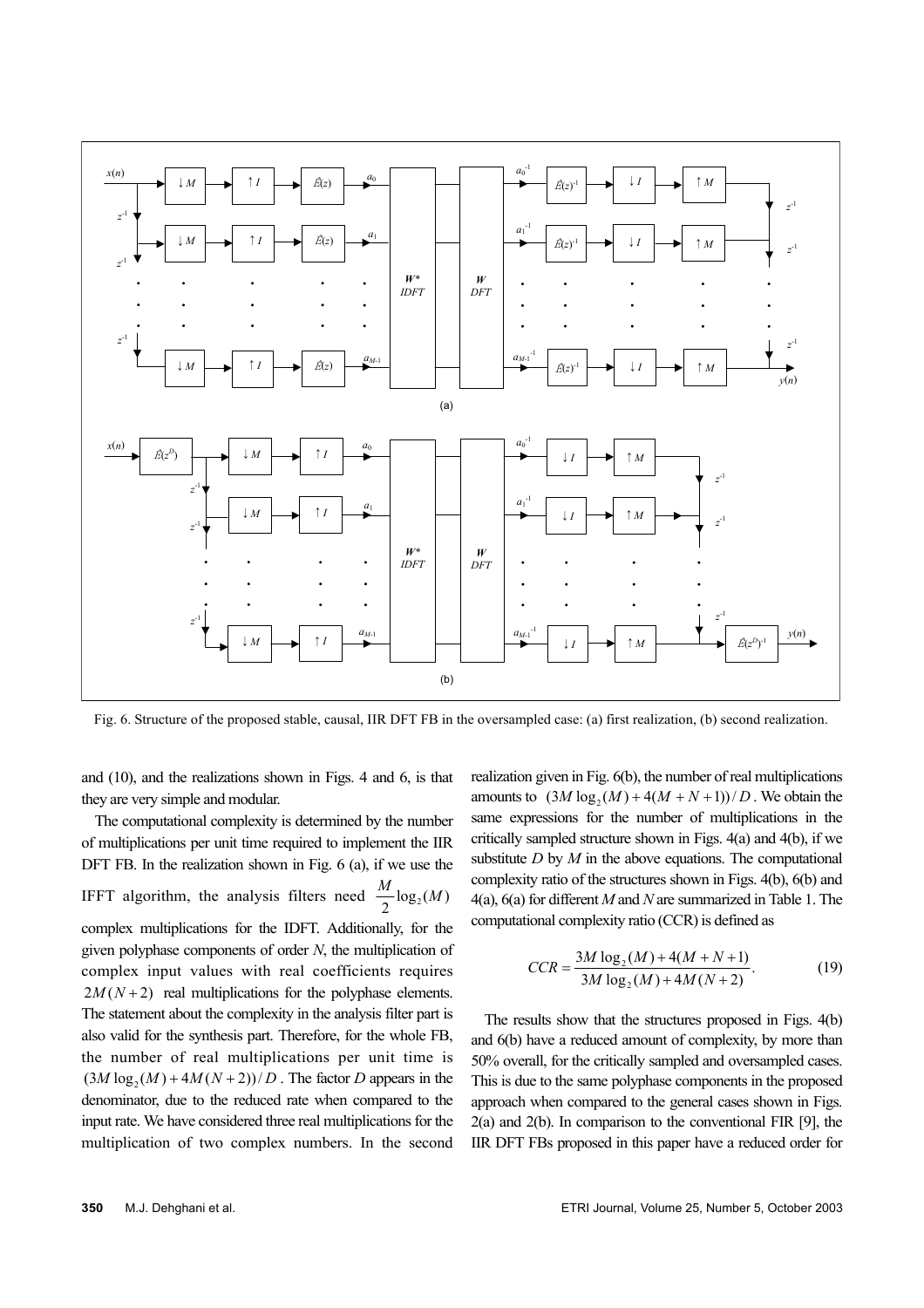the same number of channels. The overall cost is higher and FB delays are much longer for real-time processing, when compared to the delay in the proposed FB.

Table 1. Computational complexity ratio of proposed IIR DFT FB structure.

| M | 8     | 16    | 32    | 64    | 256   | 1024  |
|---|-------|-------|-------|-------|-------|-------|
|   | 46.9% | 47.9% | 50%   | 53.1% | 58.5% | 63%   |
|   | 43.2% | 43.7% | 45.9% | 48.6% | 54%   | 58.7% |

In addition to PR, numerical stability is very important in IIR FBs. It can be measured with the help of the Weyl-Heisenberg frame (WHF) theory [10], [11]. The frame bounds *A* and *B* in the analysis DFT FB have been derived as the minimum and maximum eigenvalues of the positive definite matrix  $\mathbf{E}^*(e^{j\omega})\mathbf{E}(e^{j\omega})$  in [7], [10]. As can be seen from (4), these eigenvalues are equal to the polyphase components of the prototype filter and hence, the frame bounds are given by:

$$
\lambda_{\min} = \min_{k, \, 0 \le \omega \le \pi} \left| E_k(e^{j\omega}) \right|^2 \text{ and}
$$

$$
\lambda_{\max} = \max_{k, \, 0 \le \omega \le \pi} \left| E_k(e^{j\omega}) \right|^2.
$$
 (20)

The frame ratio, which is defined as  $\lambda_{\text{max}}/\lambda_{\text{min}}$ , can be used for the description of numerical properties. The frame ratio is bounded by  $1 < \lambda_{\text{max}} / \lambda_{\text{min}} < \infty$ , where the lower bound has the best numerical behavior. Generally, for good numerical behavior, we should have a tight frame ratio, i.e., all  $|E_k(e^{j\omega})|$  are constants or all  $E_k(z)$  are allpass filters. Stable, causal allpass filters are non-minimum phase, which are not permissible in our case. However, we take into account the WHF approach to numerical properties when designing our PR FBs and try to maintain a tight frame ratio for requiring a smaller dynamic range.

As a check, an important condition is that each of the numerator coefficients  $a_k$  of  $H_0(z)$  is different from zero. If any  $a_k$  is zero, the PR condition is not satisfied, since some synthesis filters  $R_k(z)$  would have infinite coefficients [see (10)]. The case of one of the  $a_k$  s being zero corresponds to an infinite frame ratio. Further, since our design method places all zeros of  $H_0(z)$  on the unit circle, the numerator coefficients  $a_k$  will be symmetric, i.e,  $a_k = a_{M-1-k}$ .

#### V. Design Examples

In [1], an algorithm for the design of equiripple digital filters is presented. This algorithm finds the equiripple solution by

working iteratively with the magnitude of the numerator and the denominator. It works as follows: Given a passband ripple  $(\delta_p)$ , normalized passband edge frequency  $(f_p)$ , normalized stopband edge frequency  $(f_s)$ , M, N, and D, the algorithm chooses the value of stopband attenuation  $(\delta_s)$ , such that the resulting filter has equiripple behavior in both the stopband and passband. Refs. [1] and [12] show that this algorithm is optimized in the Chebyshev sense.

According to [1], generally, we should choose an *M* and *N* as a starting point and design a filter with these values. If the desired  $\delta_p$  is not attainable with this *M* and *N*, it is necessary to increase *N*. Once the desired  $\delta_p$  is obtained, we can check if the desired stopband attenuation is achieved. If not, then by increasing *M*, the value of  $\delta_s$  is reduced. Increasing *M* can make  $\delta_p$  unattainable, making it necessary to increase *N* also. In our case, we are not allowed to change the number of channels *M*, so we have to increase *ND*. The number of poles of  $H_0(z)$  is *ND*, where only a small number of poles shapes the passband [1]. The rest of the poles increase the attenuation in the stopband. Their effect has to be overcome by the zeros that are restricted to being on the unit circle. Since the number of zeros is also restricted to *M-1*, the number of poles *ND* must be changed so that the desired passband ripple and stopband attenuation is attained. Since increasing *D* causes pole repetition in the prototype filter, it is not effective in increasing the attenuation in the stopband. Hence, we have to increase *N* and choose proper values of *D* for the desired attenuation in the stopband.

**Example 1.** Let us consider a four-channel PR IIR DFT FB with normalized stopband and passband edge frequencies  $f_p = 0.1$  and  $f_s = 0.15$ , respectively, and a passband ripple of  $\delta_p = 0.025 \text{ dB}$  and stopband attenuation of  $\delta_s = 35 \text{ dB}$ . We have applied the algorithm for designing the prototype filter given in (8). With the above considerations, we choose *M*   $= 4$ ,  $N = 5$  and  $D = 2$  for the above-mentioned specifications. Figure 7 shows the frequency response of the analysis filters. The passband ripple is about 0.025 dB and the stopband attenuation of the analysis filter is about 38 dB.

The poles of  $\hat{E}(z)$  and the coefficients  $a_k$  are shown in Table 2 when the frame ratio is about 46.4 dB. As can be seen from Table 2, since the zeros of the prototype low pass filter are located on the unit circle, the coefficients of  $a_k$  are symmetric as expected, i.e.,  $a_k = a_{M-1-k}$ . As [7] showed, the typical values obtained for the frame ratio are around 50–60 dB and could be practical for good numerical behavior of the FB. According to (9) and (20), the frame ratio directly depends on the coefficients  $a_k$  as well as the poles of the polyphase components of FB. There is a trade-off between the frequency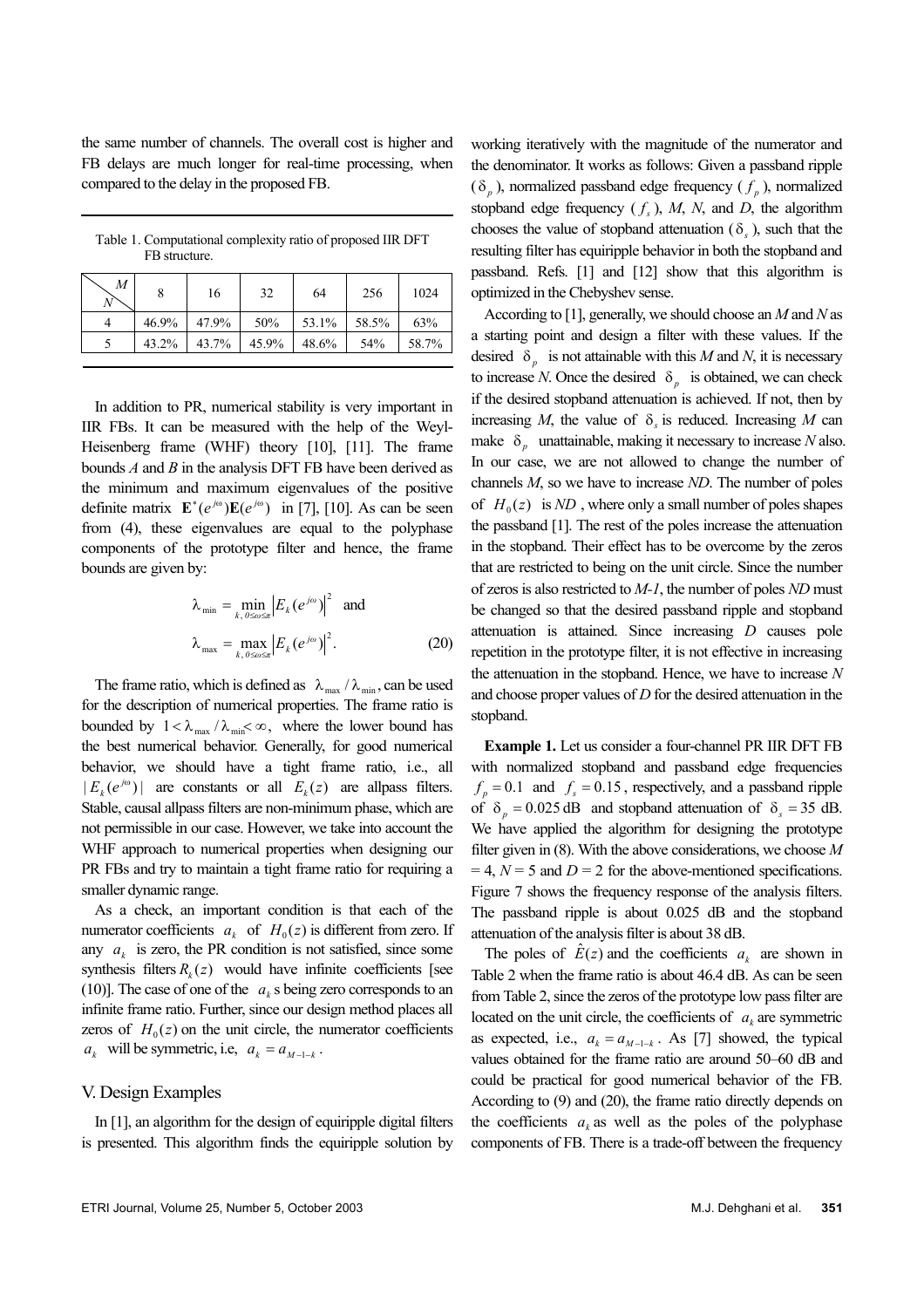

Fig. 7. Frequency response of analysis filters of a 4-channel DFT filter bank.

selectivity of the FB and the frame ratio. By definition, a DFT FB with good frequency selectivity will always have a high frame ratio.

**Example 2.** Here we design an 8-channel DFT FB with normalized stopband and passband edge frequencies of  $f_p =$ 0.0313 and  $f<sub>s</sub> = 0.0938$ , respectively, a passband ripple of  $\delta_p = 0.05$  dB and stopband attenuation of  $\delta_s = 40$  dB. Since in the prototype analysis filter the number of zeros is fixed at *M-*1, we have to increase *N* and the decimator factor *D* to get minimum stopband attenuation. We choose  $N = 2$  and  $D = 2$  as a starting point. For these values, the required stopband attenuation has not been obtained; therefore, it is necessary to increase either *N* or *D*. For  $N = 3$  and  $D = 2$ , the stopband attenuation obtained is about 40 dB and for  $N = 4$  and  $D = 2$ , it is about 55 dB. We observe that for obtaining the desired stopband attenuation, there is no point in increasing *D* because this merely results in repeated poles. For instance,  $N = 2$  and *D* = 4 gives a stopband attenuation of only 20 dB. Figure 8 shows the frequency response of all the eight analysis filters designed by the proposed method, for  $M = 8$ ,  $N = 3$  and  $D = 2$ , for which the passband ripple is  $0.05$  dB and stopband attenuation is about 40 dB. The poles of  $\hat{E}(z)$  and coefficients  $a_k$  are shown in Table 3. The frame ratio is about 52.7 dB, which is an

Table 2. Specifications of analysis prototype filter of Example 1.

| Poles   | $\pm 0.7716$ $\pm 0.8028$ $\pm 0.4436$ $\pm 0.7691$ $\pm 0.2415$ |        |  |
|---------|------------------------------------------------------------------|--------|--|
| Zeros   | $-0.8159 \pm 0.5772$                                             |        |  |
| $a_{k}$ | 2.6318                                                           | 2.6318 |  |



Fig. 8. Frequency response of an 8-channel proposed DFT filter bank.

acceptable value.

**Example 3.** Let us design a 32-channel DFT FB with normalized stopband and passband edge frequencies of  $f_p$  =0.008523 and  $f_s$  = 0.022727, respectively; a passband ripple of  $\delta_p = 0.05$  dB and a stopband attenuation of  $\delta_s =$ 60 dB. In this example, we have considered two different cases,  $(M = D = 32, N = 3)$  and  $(M = 32, D = 8, N = 5)$ . In the first case, the filter order is  $ND = 96$ , where there are only three effective poles, and each of them is repeated 32 times. In the second case, the filter order is  $ND = 40$ , where there are five effective poles, and each of them is repeated 8 times. Hence, we expect to get a better frequency response in the second case. Figure 9 shows the frequency response of the four analysis filters designed by the proposed method in the second case. The stopband attenuation obtained in the first case is about 12

|       |              |       |                             | - - -  |                       |        |                        |  |
|-------|--------------|-------|-----------------------------|--------|-----------------------|--------|------------------------|--|
| Poles | $\pm 0.8141$ |       | $\pm$ 0.8930 $\pm$ j 0.2171 |        | $- -$                 |        | --                     |  |
| Zeros |              |       | 0.7952 $\pm i 0.6063$       |        | $0.0110 \pm i 0.9999$ |        | $-0.9599 \pm i 0.2805$ |  |
| $a_k$ |              | .3073 | 0.2468                      | 0.6212 | 0.6212                | 0.2468 | .3073                  |  |

Table 3. Specifications of analysis prototype filter of Example 2.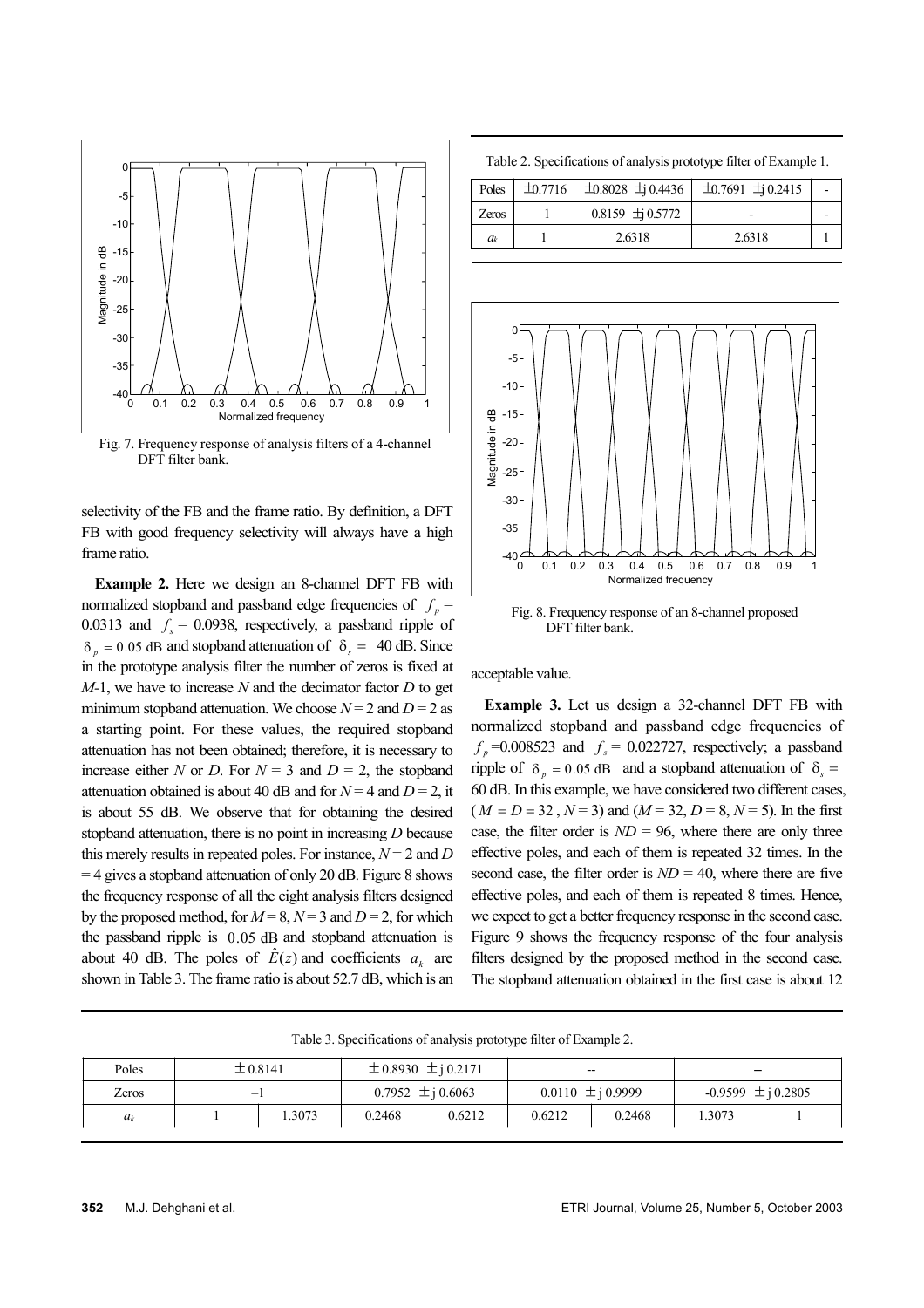dB and in the second case about 60 dB in spite of a smaller order. This is because of the number of effective poles for shaping the stopband region, which in the second case is more than in the first case.



Fig. 9. Frequency response of a 32-channel analysis FB in the oversampled case.

### VI. Conclusions

We have proposed a technique for designing an *M*-channel causal, stable and PR IIR DFT filter bank, which is based on a structure proposed by Martinez et al. [1] for sampling rate reduction in IIR digital filters. The design procedure for an arbitrary channel with prototype filter specifications is included. PR FBs are always possible with stable and causal polyphase components. Two realizations with efficient implementations are discussed. Since the realizations are modular structures, they are very much suitable for VLSI implementation and useful for high-bandwidth, complex parallel signal processing tasks. The results show that the current approach reduces the computational complexity by more than 50% for the critically sampled and oversampled cases. Hence, the proposed technique is very useful for stable, causal, IIR DFT FBs in the critically and oversampled cases. Examples have been included to illustrate the performance of this method.

# **Appendix**

# A. Derivation of oversampled polyphase decomposition

In [8], a decomposition of the impulse response of the prototype filter  $h_0(n)$  into an oversampled polyphase set of sub-filter  $\hat{e}_k(n)$ , of the form

$$
\hat{e}_k(n) = h_0(nD + k), k = 0, 1, ..., M - 1,
$$
 (A1)

is given, where *D* is the decimator/expander factor and *M* is the number of the polyphase component, which is an integer submultiple of *D*, i.e.,  $M = ID$ .

It can also be noted that all sub-filters  $\hat{e}_k(n)$  are not independent and are related within the set. That is, if we define a number of unique components  $\hat{e}_m(n)$ ,  $m = 0, 1, ..., D-1$ , it can be shown from  $(A1)$  that for  $k = m + rD$ ,  $r = 0, 1, ..., I -1$ ,

$$
\hat{e}_{m+rD}(n) = h_0(nD + m + rD)
$$
  
=  $h_0((n+r)D + m)$  (A2)  
=  $\hat{e}_m(n+r)$ .

Thus in the oversampled polyphase case, there are *D* independent components and the rest are delayed versions of them. In the following, we derive a *z*-domain formulation of the polyphase decomposition.

Let us define  $\overline{e}_k(n) = h_0(n+k)$ , then

$$
\overline{E}_k(z) = z^k H_0(z), \tag{A3}
$$

where  $E_k(z)$  and  $H_0(z)$  are the z-transforms of  $\overline{e}_k(n)$  and  $h_0(n)$ , respectively. From (A1), we note that  $\hat{e}_k(n) = \overline{e}_k(nD)$ . Thus

$$
\hat{E}_k(z) = \frac{1}{D} \sum_{l=0}^{D-1} \overline{E}_k(z^{1/D} e^{-j2\pi l/D}), k = 0, 1, ..., M-1.
$$
 (A4)

Substituting  $(A3)$  in  $(A4)$ , we get

$$
\hat{E}_k(z) = \frac{z^{k/D}}{D} \sum e^{-j2\pi i k/D} H_0(z^{1/D} e^{-j2\pi i/D}), k = 0, 1, ..., M-1.
$$
\n(A5)

Equation (A5) can be rewritten as:

$$
z^{-k}\hat{E}_k(z^D) = \frac{1}{D} \sum_{l=0}^{D-1} e^{-j2\pi l k/D} H_0(ze^{-j2\pi l/D}).
$$
 (A6)

From (A6), we get

$$
\sum_{k=0}^{M-1} z^{-k} \hat{E}_k(z^D) = \frac{1}{D} \sum_{k=0}^{M-1} \sum_{l=0}^{D-1} e^{-j2\pi I k/D} H_0(ze^{-j2\pi I/D}). \tag{A7}
$$

Changing the summation order of (A7) and noting that  $\sum_{n=1}^{M-1} e^{-j2\pi k l/D} = I\delta(n)$ , after normalization, we get  $<sup>0</sup>$ </sup> *k* =

$$
H_0(z) = \sum_{k=0}^{M-1} z^{-k} \hat{E}_k(z^D).
$$
 (A8)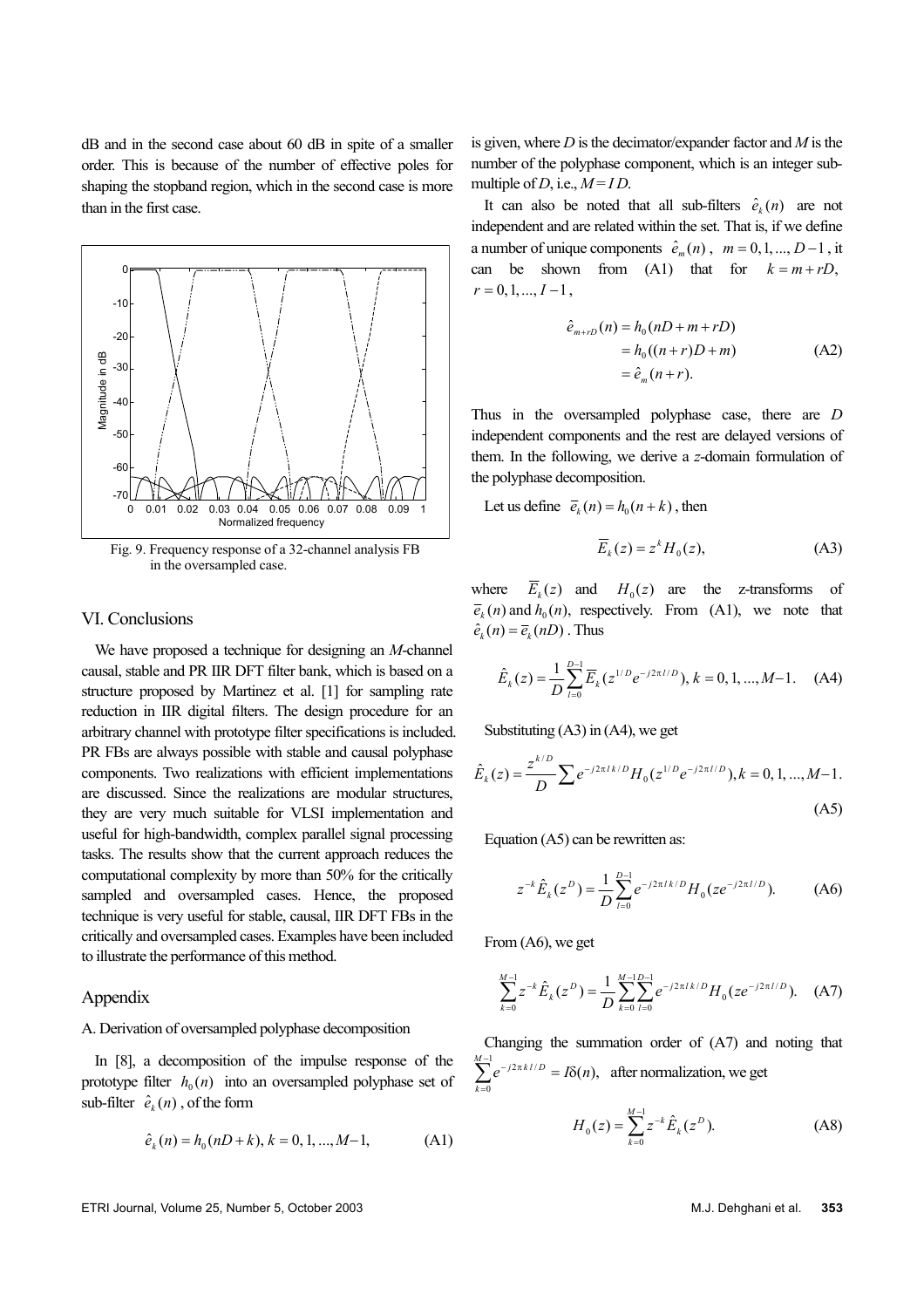# B. Derivation of the DFT FB structure in the oversampled case

In [8], a time domain formulation of the oversampled DFT FB is given, which is based on the interconnection of decimator factor *M* with an expander factor *I*. We have given the *z*-domain formulation and applied it to the oversampled polyphase structure shown in Fig. 6(a). Let us consider a critically sampled case. The polyphase components are:

$$
e_k(n) = h_0(nM + k), k = 0, 1, ..., M - 1.
$$
 (B1)

The polyphase components in the oversampled case are the expanders of  $e_k(n)$ , with expander factor *I*, i.e.,

$$
\hat{e}_k(n) = \begin{cases} e_k(n/I), & n = 0, \pm I, 2I, \cdots \\ 0, & \text{otherwise.} \end{cases}
$$
 (B2)

According to (B1), we get [2]:

$$
H_0(z) = \sum_{k=0}^{M-1} z^{-k} E_k(z^M).
$$
 (B3)

From (B2), we get:

$$
\hat{E}_k(z) = E_k(z^1). \tag{B4}
$$

Substituting (B4) in (B3) and noting that  $M = ID$ , we can express the prototype filter  $H_0(z)$  in terms of the oversampled components  $\hat{E}_k(z^D)$  as shown in (A8). Implementation of the *k*-th branch of the polyphase structure and the rearrangement of its base on the noble identities is shown in Fig. 5. It can be shown that in the proposed oversampled structure shown in Fig. 6, the overall analysis filters  $H_i(z)$  and the synthesis filters  $G_i(z)$  are related to the prototype filters as in  $(1a)$  and  $(1b)$ .

#### References

- [1] H.G. Martinez and T.W. Parks, "A Class of Infinite-Duration Impulse Response Digital Filter Sampling Rate Reduction", *IEEE Trans. Acoust., Speech, Signal Proc.*, vol. ASSP-27, no.4, Apr. 1979, pp.154-162.
- [2] P.P. Vaidyanathan, *Multirate Systems and Filter Banks*, Englewood Cliffs, NJ: Prentice- Hall, 1993.
- [3] S.C. Chan, J.S. Muo, and K.L. Ho, "A New Design Method for Two-Channel Perfect Reconstruction IIR Filter Banks", *IEEE Signal Proc. Letters*, vol.7, no.8, Aug. 2000, pp.221-223.
- [4] S.M. Phoong, C.W. Kim, P.P. Vaidyanathan, and R. Ansari, "A New Class of Two Channel Biothogonal Filter Banks and Wavelet Bases", *IEEE Trans. Signal Proc.*, vol. 43, no.3, Mar. 1995, pp.649-664.
- [5] X. Zhang and T. Yoshikwa, "Design of Two-channel Stable IIR Perfect Reconstruction Filter Banks", *IEICE Trans. Fundamentals*, vol. E81-A, no.8, Aug. 1998, pp.1592-1597.
- [6] D.B.H. Tay, "Design of Causal Stable IIR Perfect Reconstruction Filter Banks Using Transfomation in Variables", *Proc. IEEE. Int. Symp. Circuits and Syst*., vol. 4, 1997, pp. 2425-2427.
- [7] A. Klouche-Djedid, "Design of Stable, Causal, Perfect Reconstruction, IIR Uniform DFT Filter Banks", *IEEE Trans. Signal Proc.*, vol.48, no.4, Apr. 2000, pp. 1110-1119.
- [8] R. Crochiere and L. Rabiner, *Multirate Digital Signal Processing*, Englewood Cliffs, NJ: Prentice-Hall, Chapter 7, 1983.
- [9] K. Swaminathan and P.P. Vaidyanathan, "Theory and Design of Uniform DFT, Parallel, Quadrature Mirror Filter Banks", *IEEE Trans. On Circuits and Systems*, vol. CAS-33, no.12, Dec.1986, pp. 1170-1190.
- [10] H. Bolcskei, F. Hlawatsch, and H. G. Feichtinger, "Oversampled FIR and IIR DFT Filter Banks and Weyl-Heisenberg Frames", *Proc IEEE Int. Conf. Acoust., Speech, Signal Proc*., vol. 3, May 1996, pp.1391-1394.
- [11] Z. Cvetkovic and M. Vetterli, "Tight Weyl-Heisenberg Frames in *l* 2 (*Z*)", *IEEE Trans. Signal Proc.*, vol. 46, no.5, May 1998, pp. 1256-1259.
- [12] H.G. Martinez and T.W. Parks, "Design of Recursive Digital Filters with Optimum Magnitude and Attenuation Poles on the Unit Circle", *IEEE Trans. Acoust., Speech, Signal Proc.*, vol. ASSP-26, no.2, Apr. 1978, pp.150-157.



**M.J. Dehghani** received the BS and MS degrees in electrical engineering from the Isfahan University of Technology, Iran, in 1988 and 1992, respectively. From 1992 to 1993, he was with the faculty of the Department of Electrical Engineering, Urmia University, Iran. In 1993, he joined the faculty of Control

Department, School of Electronic Technology, Shiraz University, Iran. He has completed all the requirements for the award of the PhD degree of IIT Madras, India. His research interests include filter banks, high data rate wireless communication, DSL and OFDM systems, spacetime coding, and channel estimation.



**R. Aravind** received the B.Tech. degree from IIT Madras in 1982, the MS and PhD degrees from University of California, Santa Barbara, in 1984 and 1988, respectively, all in electrical engineering. From 1988 to 1995 he was a Member of Technical Staff at AT&T Bell Laboratories where his work was in image and

video compression algorithms. He was an active participant in the MPEG-1 and MPEG-2 video codec standardization activities. Since 1995 he has been on the faculty of the Department of Electrical Engineering, IIT Madras. His activities have included speech and video coding as well as modem simulation studies. His interests are in the areas of voice and video coding and telecom applications of signal processing.